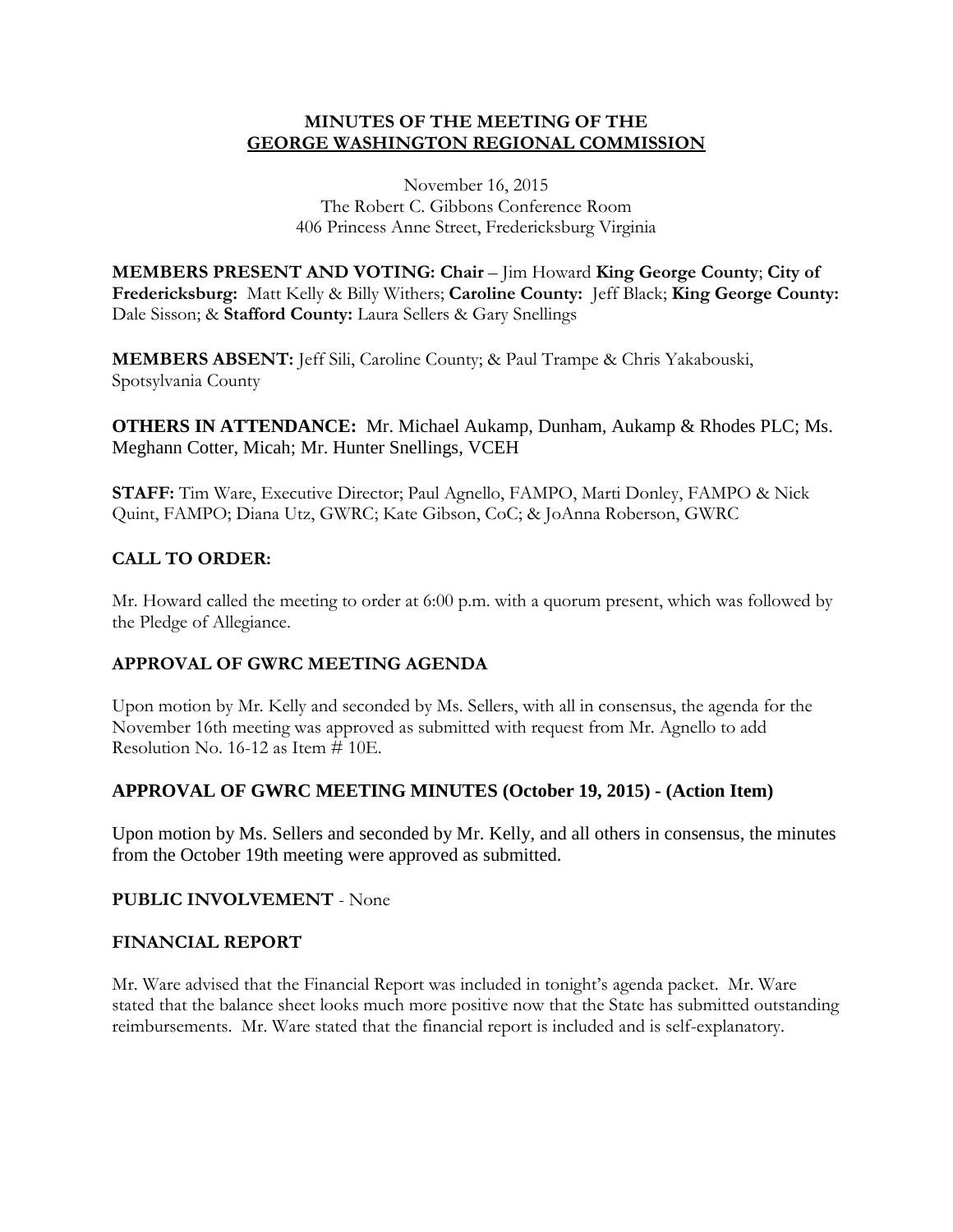### **EXECUTIVE DIRECTOR'S REPORT**

Mr. Ware advised that there will be no GWRC meeting in December and that he and Mr. Howard will coordinate a dinner event in appreciation of Mr. Sisson's twelve year tenure as serving as a member of GWRC and the members will be notified accordingly.

### **OLD BUSINESS** - None

#### **NEW BUSINESS:**

### **a.) 2015 George Washington Regional Commission (GWRC) Audit** – Mr. Michael Aukamp

Mr. Aukamp advised that he is glad to be back before the Commission. Mr. Aukamp relayed that his auditing firm specializes in audits for non-profit government agencies and that currently they represent 10 different PDC's across the state. Mr. Aukmap expressed his appreciation to the GWRC staff for their assistance and helpfulness in locating the needed auditable information as requested. Mr. Aukamp advised that the efficiency of the office and the assistance of both Tim Ware & Barbara Bigelow make the audit process a much smoother transaction.

Mr. Aukamp stated that this is the second year whereby GWRC has used the GMS accounting software. Mr. Aukamp relayed that the initial software switch-over was an expense that the Commission had to financially commit to; however, the switch has improved significantly the auditing process. Mr. Aukamp stated that the new software now being utilized has resulted in better information, more efficient data and clearer data entry spreadsheets.

Mr. Aukamp advised that there were no problems noted in the GWRC audit for 2015. Mr. Aukamp stated that the audit revealed that GWRC's net position is solid and financially positive. Mr. Aukamp relayed that there has been tremendous improvement over the last 2 years; that bills are being paid; debts have been reduced; and assets are continuing to grow.

Mr. Sisson expressed his thanks to the auditor for the professional assessment and expressed thanks to Tim Ware. Mr. Sisson stated that he has served on the commission for 12 years and things in past years were not anywhere near run as smoothly and efficient as they are now. Mr. Ware stated that one of the biggest assets is getting the requested locality contributions submitted in a timely manner and Mr. Ware expressed his thanks to each of the localities for their participation. Mr. Withers asked if a vote was to be taken on the Draft Audit report or was this just presented tonight for informational purposes only. Mr. Ware advised that in the past the Commission has adopted the Draft as submitted and then a final report is forwarded to the Commission.

Upon motion by Mr. Withers and seconded by Mr. Sisson, with all in concurrence, the 2015 Draft Audit comprised for the George Washington Regional Commission was adopted.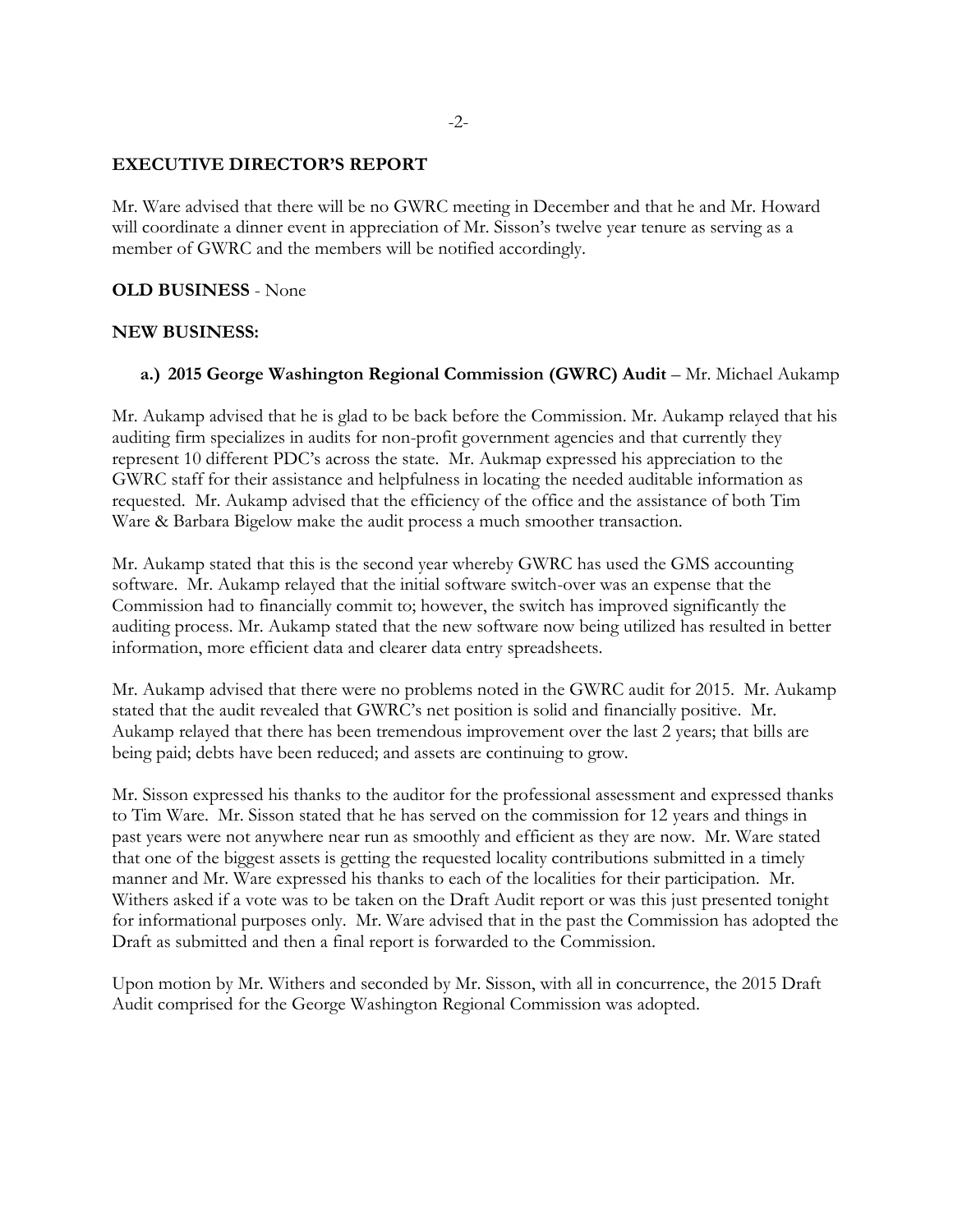#### **b.) Freqent Users Systems Engagement (FUSE)** – Mr. Hunter Snellings

Mr. Hunter Snellings with VCEH stated that they have entered into an agreement with the Cooperation for Supportive Housing Incorporation to develop a template for implementing a regional FUSE (Frequent users Systems Engagement) model across the State. Mr. Snellings stated that VCEH was asked to participate and attend the Commission's Issues of Homelessness and Affordable Housing Leadership meeting in October to specifically provide data on the homelessness issue in the Fredericksburg region. Mr. Snellings stated that the recommendations from this meeting were for the Commission to consider implementing a FUSE pilot program in partnership with the Continuum of Care program that would be under the leadership of VCEH. Mr. Snellings stated that the ultimate goal of FUSE is to find solutions to completely eliminate the homeless population.

Mr. Snellings stated that the goal is to eliminate the institutional circuit that the homeless population frequents that includes the following circuits: shelter stays, jail stays, detox stays, emergency residential program needs, emergency room visits, psychiatric hospital stays, etc. and to get these chronically homeless individuals services and housing. Mr. Snellings stated that the data shows that 82% of the original homeless population who frequently was in and out of one of the facilities mentioned above became independent of these services once they have been established and have secured housing needs met.

Mr. Snellings stated that there are a spectrum of needs that accounts for the homeless populations and these are as follows:

Low Need – these are individuals who for the most part have been living independently, are able-bodied and employed and face a short-term income gap due to a recent job loss, etc. and will require shelter services for a temporary period of time

Moderate Need – these are individuals who have limited employment history and educational abilities and may have ongoing substance abuse and physical or mental health challenges and will require services for an approximate 6-month time frame but will then be back on their own

High Need – these are the individuals with chronic disabilities, severe mental illnesses, chronic physical health issues, long-term substance abuse issues, etc. These are the individuals who will not stabilize on their own and will be the most frequent users of shelters, jails, etc.

Mr. Snellings advised that fees for the high need category of homeless people average approximately \$15,000 a year and fees for getting them into a permanent home dwelling averages approximately \$8- \$10,000 a year so it has been proven that it is cheaper to obtain permanent housing dwellings than to allow one to go in and out of the homeless systems.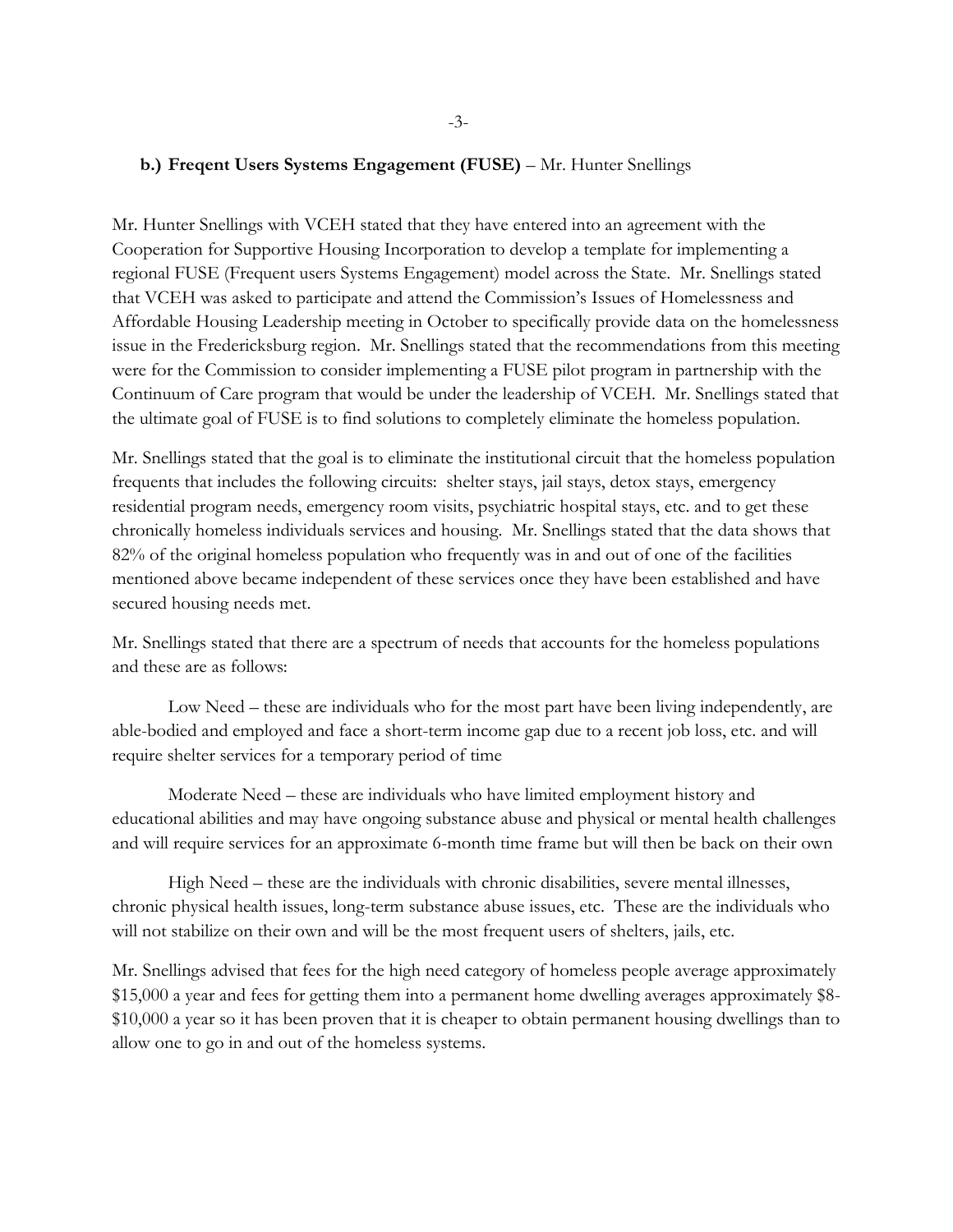Mr. Withers asked whether the housing availability issues and the facilities that provide the services currently within each individual locality should be something that becomes a regional approach. Mr. Withers stated that facilities could be sought and if based on a regional concept then residents from any area within the region could benefit; however, the cost to provide these services would not fall on a specific locality as is now what is occurring in Fredericksburg. Ms. Cotter advised that the purpose of a FUSE model is definitely geared towards becoming a regional opportunity.

Ms. Cotter advised that a \$100,000 grant has just been awarded that will provide the cost for establishing new and more available housing throughout the region and the requirement from GWRC would be an in-kind match. Mr. Gary Snellings asked how much would be requested from the region. Mr. Hunter Snellings stated that \$24,000 would be amount of the match needed from the localities and these expenses would cover an enhanced data base system, administrative fees, etc. and would be the cost involved for the development of the FUSE model. Mr. Ware stated that some of this needed funding could also come from the work programs set-up through the CoC within the GWRC. Mr. Hunter Snellings advised that the regional stakeholders would also be approached for financial support, etc.

Mr. Sisson asked what role each locality's Social Services Departments play into helping to resolve the homeless populations. Ms. Cotter stated that the Social Service Departments work with the clients to set them up to receive food stamps, Medicare, etc. but do not have any programs that deal with finding and retaining affordable housing.

Mr. Gary Snellings stated he was in support of doing what one could to eliminate or reduce the homeless population; however, this was something that he would need to take back to his Board of Supervisors to allow them to have the same presentation given tonight. Mr. Snellings stated that the Stafford Board already supports 35 different agencies, programs, etc. and he could not vote on behalf of the Stafford Board tonight. Mr. Howard asked if the localities felt that Board presentations needed to be made to each locality before GWRC votes to endorse the request.

Mr. Kelly stated that he supports the request but wants to make sure that the key factor is stressed that clearly the region lacks the supportive services regionally and that collectively it needs to be an issue that is addressed.

Upon motion by Mr. Kelly and seconded by Ms. Sellers, with no votes from both Mr. Snellings and Mr. Withers, and all others concurring, GWRC endorsed the FUSE model to move forward.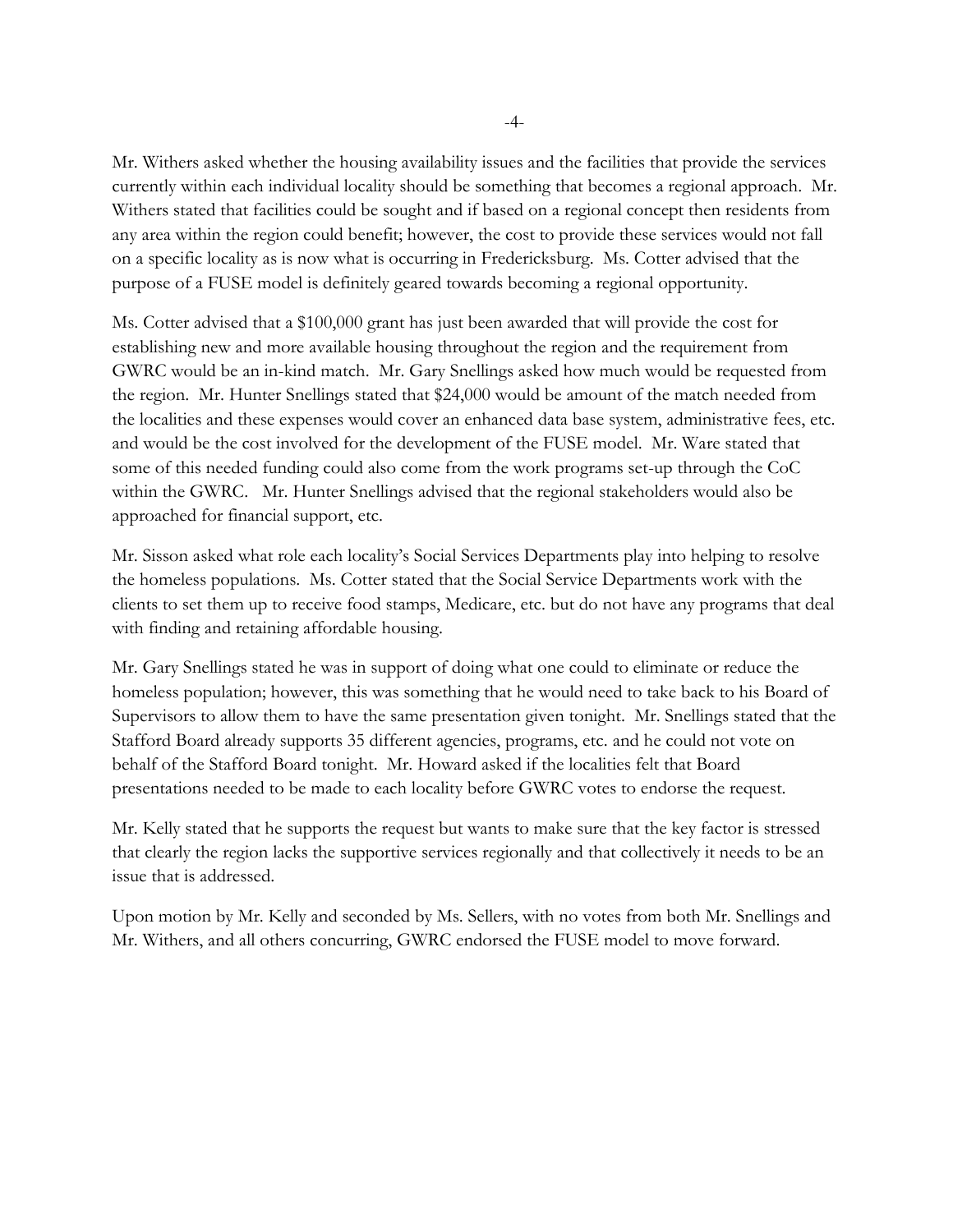## **c.) Line of Credit Consolidation** – Mr. Tim Ware

Mr. Ware advised that this request is more of a housekeeping issue. Currently, GWRC has 2 outstanding loans; one of which is remaining balance of the building loan (\$22,000) and the other is a line of credit loan (\$81,000) which has not been used in 2 years for a combined outstanding total of \$103,000. Mr. Ware stated that the request is being made to consolidate both notes for a 4-year payoff time frame at a 4.5% interest rate.

Upon motion by Mr. Kelly and seconded by Mr. Sisson, with all in concurrence, approval was given by the Commission for the line of credit consolidation to occur.

## **d.) Urban Crescent Meeting** – Mr. Tim Ware

Mr. Ware advised that the Virginia's Urban Crescent meeting that was discussed last month has been scheduled. The Crescent meeting will be on December  $11<sup>th</sup>$  from  $10:00 - 11:45$  a.m. and will be held at the University of Mary Washington Stafford County Campus at 121 University Boulevard, Fredericksburg, Virginia 22406. Mr. Ware advised that there is an RSVP request for those planning to attend and the contact information is included within the letter in tonight's agenda packet. Mr. Ware stated that elected officials, administrative officers, school superintendents, and school board chairs will be invited. Mr. Ware relayed that the meeting will focus on the inadequacy of the State K-12 public education funding.

# **e.) Resolution No. 16-12, Authorizing the Executive Director to Execute Project Administration Agreements with Virginia Department of Transportation (VDOT) and Department of Rail & Public Transportation (DRPT)** – Mr. Paul Agnello

Mr. Agnello advised that Resolution No. 16-12 is a federal mandate that when an agency has a study or project pending with VDOT or DRPT that someone is designated as a person who holds signature authority. As FAMPO has grants ongoing with both VDOT and DRPT, it is requested that Mr. Tim Ware be appointed as the person for the signature authority.

Upon motion by Mr. Kelly and seconded by Ms. Sellers, with all in concurrence, Resolution No. 16-12 was adopted.

# **f.) Other New Business** – None